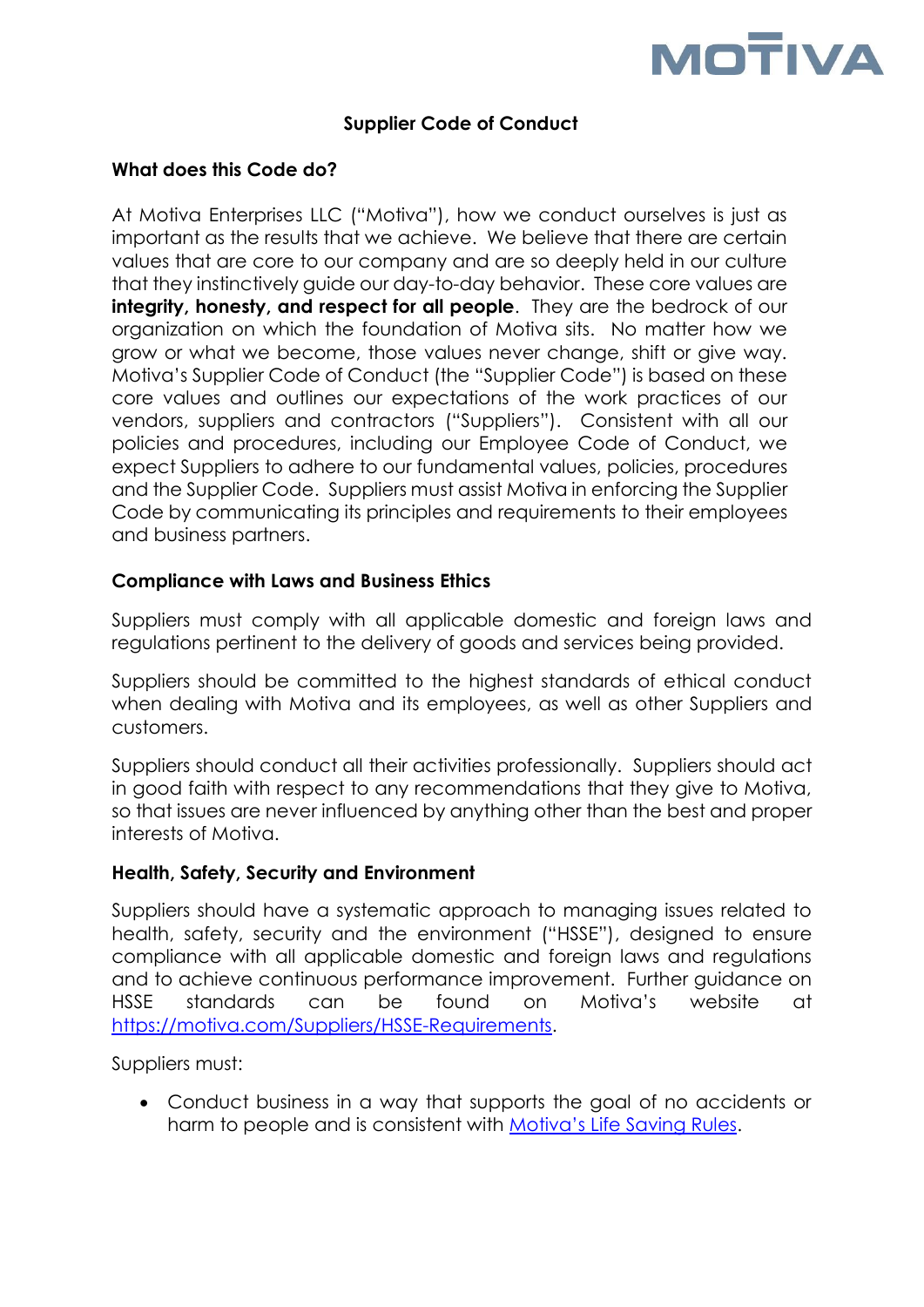- Require their workforces and business partners to report any accident, injury, illness or unsafe condition immediately and to stop work that could be unsafe, so that appropriate action could be taken.
- Be committed to protecting the environment in compliance with all applicable environmental laws and regulations.
- Use energy and natural resources efficiently.
- Look for ways to minimize waste, emissions and discharge of their operations, products and services.
- Take measures to ensure the security of their people and assets as well as the overall security of Motiva and those operating onsite.

## **Bribery, Money-Laundering and Fraud**

Bribery of any government official in any country is strictly against Motiva policy, even if the refusal to make such a payment would result in the loss of a business opportunity. Suppliers should comply with and have in place processes and procedures to proactively ensure compliance with the U.S. Foreign Corrupt Practices Act ("FCPA"), the UK Bribery Act and other applicable international anti-corruption laws. In line with this expectation, Suppliers will not make or accept facilitation payments of any kind; even in instances where these payments may be given or received legally. Suppliers must avoid any activity that might lead to a facilitation payment being made or accepted by the supplier or on behalf of Motiva, or that might suggest that such a payment will be made or accepted.

Suppliers should prevent and have in place processes and procedures to proactively prevent money-laundering, including the act of hiding illegal funds (especially those with possible links to terrorism or criminal activity) or giving such funds apparent legitimacy. Lastly, Suppliers should maintain internal programs to detect and address the potential for fraud occurring within its operations.

#### **Conflict of Interest**

As a general principle, Motiva discourages employees from accepting gifts or hospitality from any Supplier. However, Motiva recognizes that the occasional acceptance or offer of modest gifts and hospitality may be a legitimate contribution to good business relationships. Suppliers should be aware that certain business units and locations within Motiva may publish more restrictive standards prohibiting any practice of gifts or hospitality from Suppliers. It is incumbent on Suppliers to make themselves aware of local policies and adhere to their requirements.

Suppliers are prohibited from entering any business relationship with any employee, officer or director of Motiva without prior written consent from Motiva.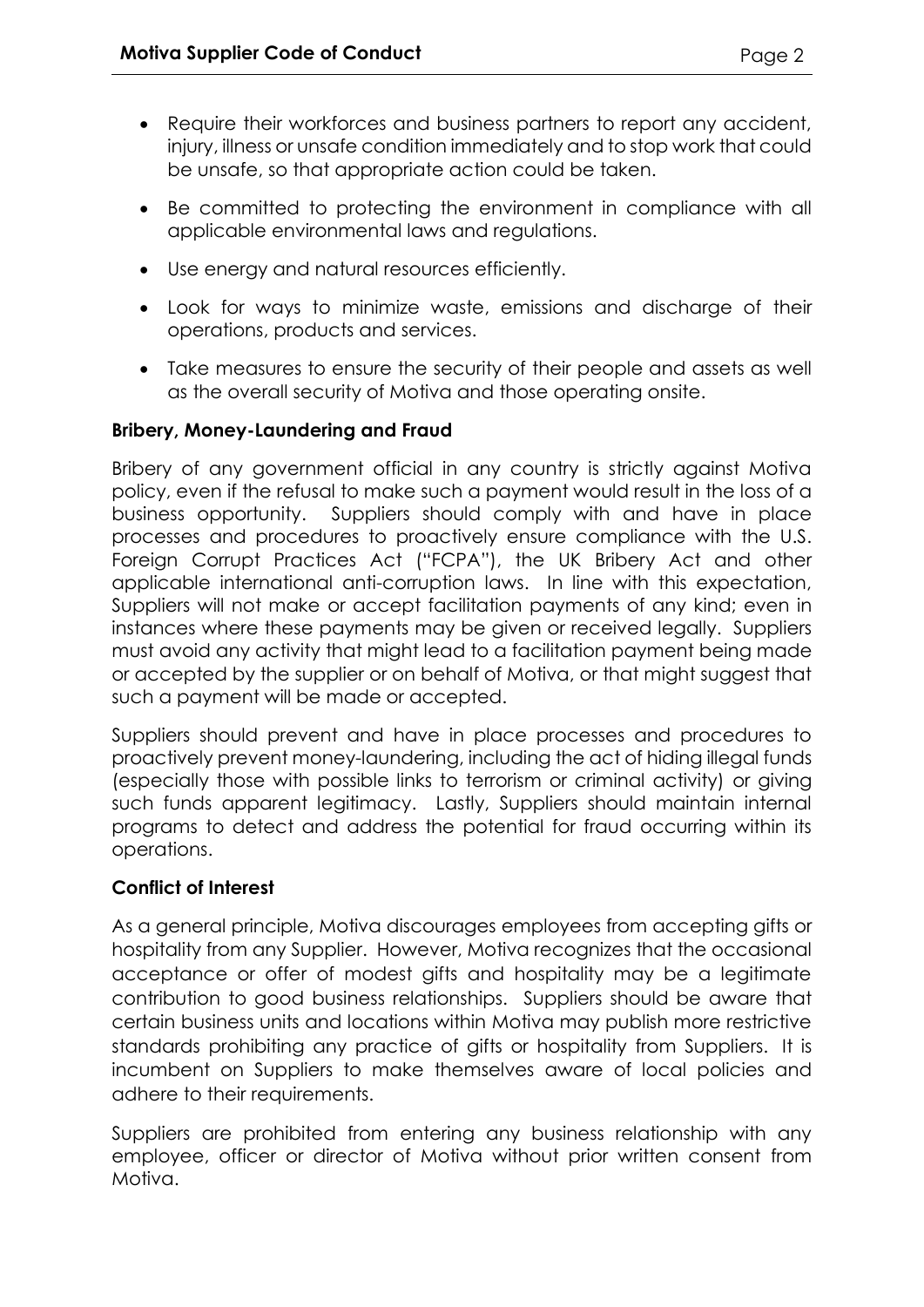Motiva will not purchase [go](http://gotso/DocumentCenter/policies/definitions/Wiki%20Pages/Goods%20and%20Services.aspx)ods and services from any Supplier whose officers, major stockholders or principals include former Motiva employees until at least one year after those former employees have left Motiva.

Employees of Motiva cannot conduct business on behalf of Motiva with a Supplier who is a family member or with a Supplier with which the employee or a member of the employee's family has an association that could be construed as a conflict of interest. Suppliers are required to disclose such business dealings in writing to the Motiva Ethics and Compliance Department, with a copy to the Motiva employee responsible for the Supplier's contract or agreement with Motiva.

Former employees of Motiva cannot be received as sales agents or representatives of Suppliers soliciting dealings with Motiva until a minimum of six months after their termination if they were laid off or for a minimum of one year if they left Motiva on their own volition or were terminated.

Suppliers must avoid any perceived, potential or actual conflict of interest. A conflict of interest occurs when the Supplier's private interests interfere with – or appear to interfere with – the interests of Motiva. Suppliers are required to disclose to the Motiva Ethics and Compliance Department any perceived, potential or actual conflict of interest so the matter may be evaluated and addressed appropriately.

## **Employment Practices**

Suppliers should conduct all their operations in a socially responsible, nondiscriminatory manner and in full compliance with all applicable employment and labor laws and regulations. Suppliers may not offer jobs or internships to family members of a Foreign Official to assist the Supplier or Motiva in obtaining business from a Government Entity.

Suppliers also should respect the human rights of workers and treat them with dignity and respect as understood by the international community. Suppliers may not threaten workers with or subject them to harsh or inhumane treatment, including sexual harassment, sexual abuse, corporal punishment, mental coercion, physical coercion, verbal abuse, or unreasonable restrictions on entering or exiting company-provided facilities. Suppliers may not traffic in persons or use any form of slave, forced, bonded, indentured, or prison labor. This includes the transportation, harboring, recruitment, transfer, or receipt of persons by means of threat, force, coercion, abduction, fraud, or payments to any person having control over another person for the purpose of exploitation. All work must be voluntary, and workers shall be free to leave work or terminate their employment with reasonable notice. Suppliers may not employ children.

Suppliers also should provide a workplace that: